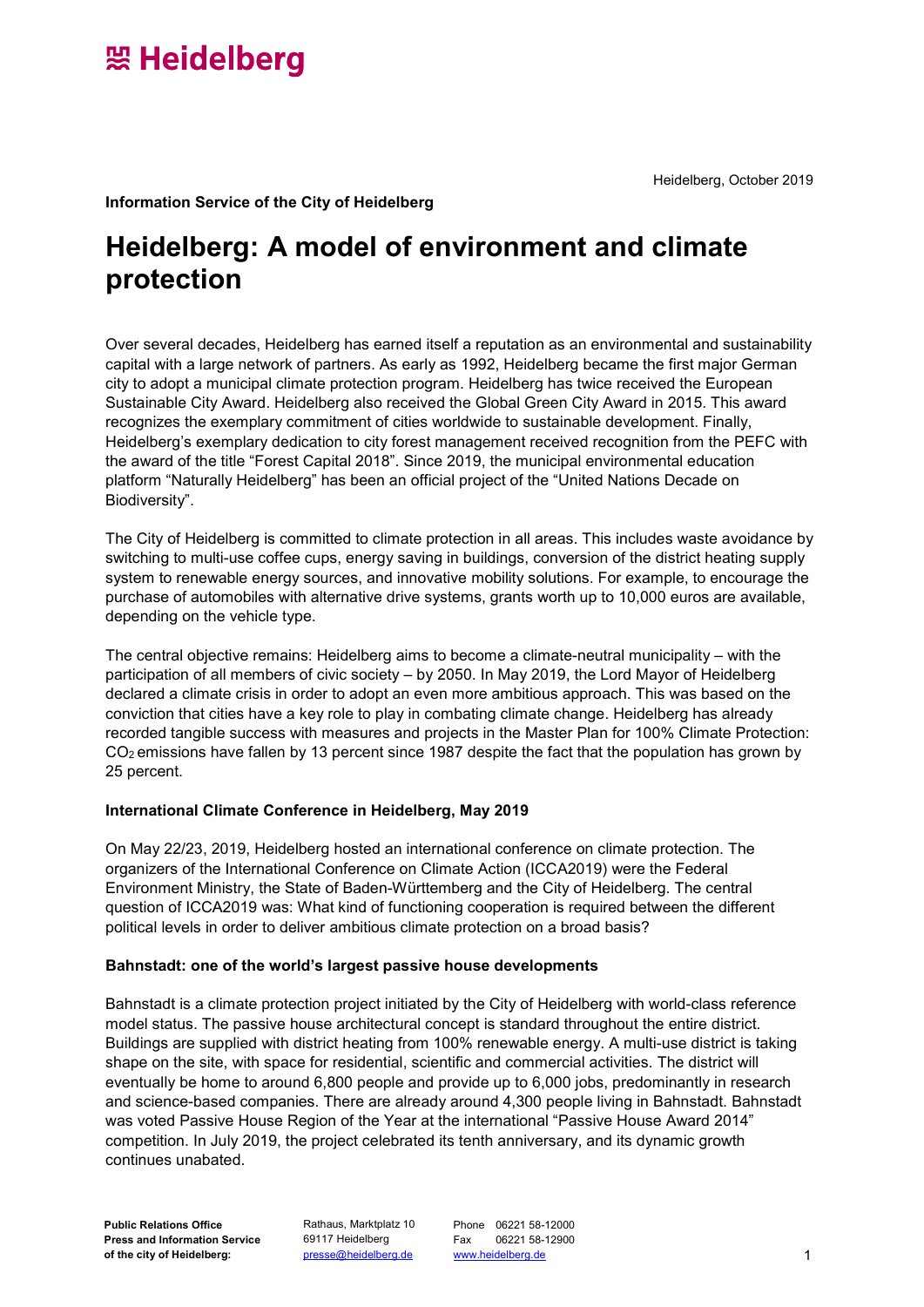## 照 Heidelberg

### **Climate-friendly mobility**

Heidelberg is committed to ensuring everyone can get about the city using environment-friendly means. Mannheim, Heidelberg and Ludwigshafen have pooled various projects designed in the short term to bring about a tangible reduction in nitrogen dioxide levels and an improvement in air quality through the Master Plan for Sustainable Mobility. It focuses on five areas: Digitalization of transport, networking of local public transport, cycling, electrification of transport, and urban logistics. The new electric bus route in the city center has been a key component of the master plan since January 2019.

The Heidelberg mobility network will comprehensively modernize and expand the city's tram network in the years ahead. The mobility network pools several sub-projects into a single large package of measures. Its objective is to win more than 10,000 additional passengers per day, over 7,000 of them people switching from the automobile to public transport. Buses on the remaining urban routes will be converted to fuel cell drive within the next few years.

The quickest way to get around Heidelberg, however, is by bicycle. It is therefore no coincidence that the city's inhabitants make 26 percent of all their journeys by bicycle. This makes Heidelberg the frontrunner in Baden-Württemberg. For this reason, the city is working closely with state and regional partners on ambitious plans to develop both inner-city cycle paths and express cycle routes to surrounding municipalities. A main cycle axis will be built in the west of the city over the next few years. Two major bridges for pedestrians and cycles will link both the express cycle routes from Mannheim and Schwetzingen and the main station with the university campus and the Neuenheimer Feld hospital site.

### **Master Plan for 100% Climate Protection: climate-neutral municipality by 2050**

As one of 19 model municipalities, Heidelberg was part of the German Environment Ministry's support program "Master Plan for 100% Climate Protection" from 2012 to 2018. The goal here is to become a climate-neutral municipality: By 2050, Heidelberg is committed to reducing CO<sub>2</sub> emissions by 95% and cutting energy requirements by a half. Implementation of this in practice will involve the urban community as a whole. Seven areas of action were identified as offering major savings potential: Construction and renovation, transport and mobility, energy supply, energy-efficient products, climateneutral university, training for climate protection, climate-friendly consumption, and food. Through its participation in the support program, the city was continuing its successful 2007 "Climate Needs Protection!" campaign, which became a model for the European climate protection campaign "Engage".

### **Sustainable business practices**

The city is helping small and medium-size enterprises to develop an environmental management system through the Sustainable Business Practices project. This aims to optimize operational procedures, cut energy costs and save money. 133 businesses with a workforce totaling almost 9,000 employees have been involved since 2001. The most recent data collected for the first ten project phases showed annual CO<sub>2</sub> savings of almost 2,000 tonnes. This is equivalent in volume to the CO<sub>2</sub> resulting from electricity consumed by over 700 four-person households. Total operating costs were reduced by around one million euros per year. The Environment Ministry of the State of Baden-Württemberg adopted the Heidelberg concept and has offered it throughout Baden-Württemberg under the name "ECOfit" since 2005.

### **Low energy consumption for municipal buildings**

The city itself is setting a good example under the slogan "Think globally – act locally". Thanks to energy-efficient building and renovation work, it has successfully reduced energy consumption in municipal buildings to date by one half. This approach protects the climate and saves around 1.2 million euros annually (compared with 1993). 100% of municipal real estate is supplied with energy from renewable sources.

**Public Relations Office Press and Information Service of the city of Heidelberg:**

Rathaus, Marktplatz 10 69117 Heidelberg

Phone 06221 58-12000 Fax 06221 58-12900 [www.heidelberg.de](http://www.heidelberg.de/) [presse@heidelberg.de](mailto:presse@heidelberg.de) 2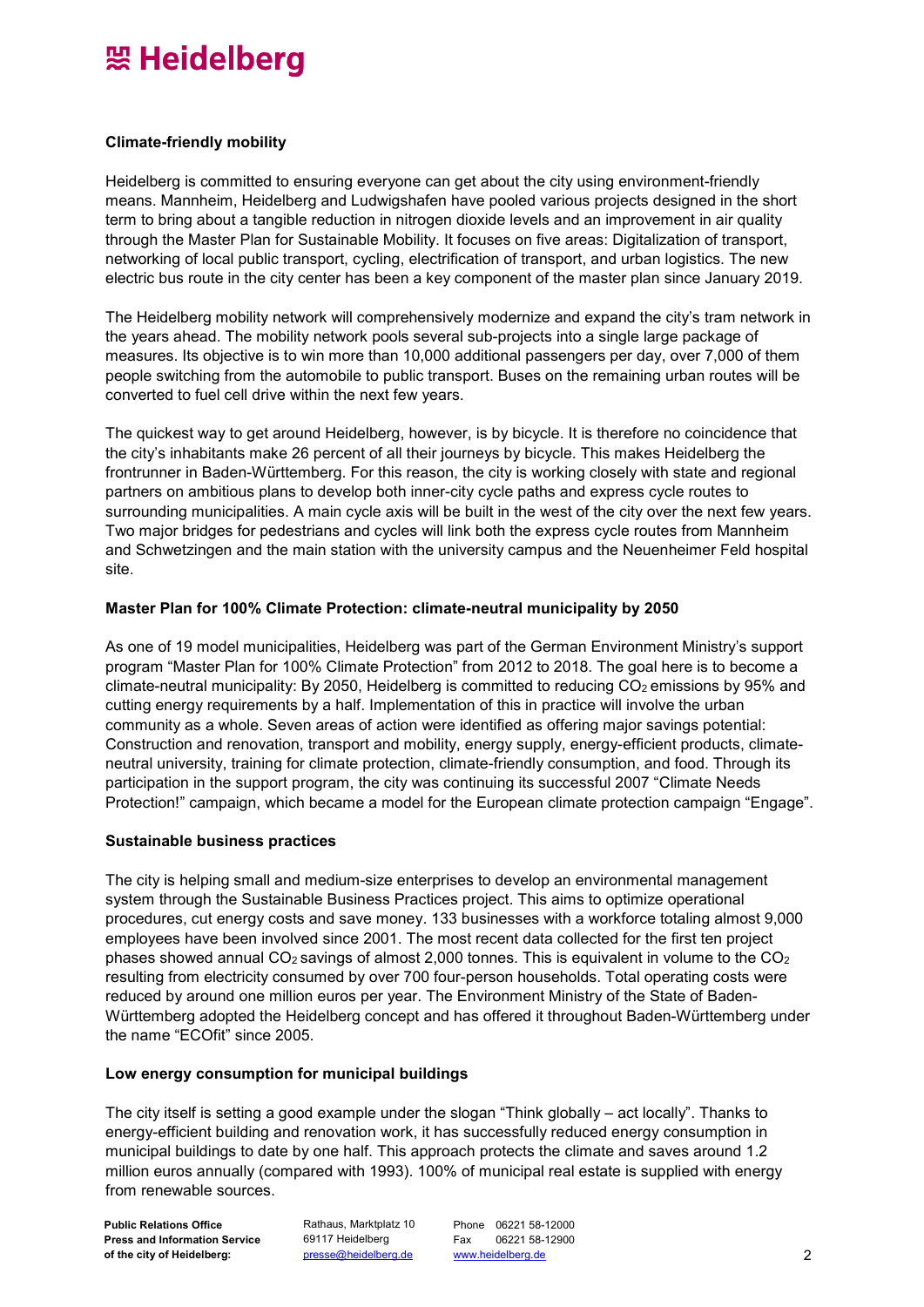# 照 Heidelberg

#### **Promoting participation in climate and environment protection**

The City of Heidelberg encourages active participation in climate and environment protection. Home owners receive incentives for energy-saving construction and renovation through the Efficient Energy Use support program. The Environment-Friendly Mobility support program provides subsidies of up to EUR 1,000 for the purchase of natural gas, electric and hybrid vehicles. Heidelberg is the only municipality in Germany to have been rewarding buyers of hydrogen vehicles with a subsidy of up to EUR 10,000 since December 2018. And, since January 2016, any resident of Heidelberg who voluntarily comes off the register of car owners is rewarded by the city with a one-off annual public transport pass valid for Rhein-Neckar Verkehr GmbH and Verkehrsverbund Rhein-Neckar GmbH.

Using the solar panel register, the city in collaboration with Stadtwerke Heidelberg, energy consultants and Sparkasse Heidelberg facilitates planning of photovoltaic systems.

Heidelberg supports the conservation of biodiversity, in particular through the nationwide alliance "Municipalities for Biodiversity". The city works closely with associations, clubs and other institutions on conservation issues.

#### **Stadtwerke Heidelberg: Energy concept**

Since 2011, Stadtwerke Heidelberg, a municipal utility company, has been implementing its "Energy Concept 2020" – a program for the energy transition process, with which it makes a significant contribution to the "Master Plan for 100% Climate Protection". The utility company is gradually expanding its own energy generation to between 30% and 40%, and in so doing is investing in highly efficient heat-power cogeneration, renewable energies and natural gas. In recent years the company has developed a wood-fueled combined heat and power plant (CHP) and several biomethane and natural gas cogeneration plants. As a result, the share of renewable energy generated for public heating has increased from zero to around 20%. In terms of heat generation, the company now produces around 25% itself.

District heating is the mainstay of efforts in Heidelberg to increase climate protection. On the one hand, it provides almost 50% of all households in Heidelberg with 20% renewable energies and therefore contributes to the heating transition process – one of the greatest challenges of the energy transition process. And on the other, it enables the best possible use of energy from the new and highly efficient CHP plants, since use is made not only of the energy but also of the heat generated. In addition, by 2020 a heat storage facility is to be built at the "Energy Park" in Pfaffengrund, which will add greater flexibility to the energy system. Stadtwerke Heidelberg is already looking at other options to generate even more heat and power from renewable sources and waste heat in the years ahead – both for Heidelberg itself and the Rhine-Neckar metropolitan region beyond.

### **"Forest Capital 2018"**

In 2018, the PEFC recognized Heidelberg's exemplary dedication to city forest management by awarding it the title "Forest Capital". PEFC is the world's leading forest conservation organization – timber and paper products bearing the PEFC label originate from environmentally, economically and socially sustainable forest management. The City of Heidelberg has been exemplary in the way it has managed the city forest for many years in line with environmental, social and economic criteria. Around 40% of Heidelberg's municipal surface area is forested; around three quarters of these forests are owned by the City of Heidelberg. Heidelberg is also one of only nine cities across Germany which, in addition to having their sustainable forest management certified, also comply with the recreational forest standard of PEFC Germany.

Rathaus, Marktplatz 10 69117 Heidelberg

Phone 06221 58-12000 Fax 06221 58-12900 [www.heidelberg.de](http://www.heidelberg.de/) [presse@heidelberg.de](mailto:presse@heidelberg.de) 3